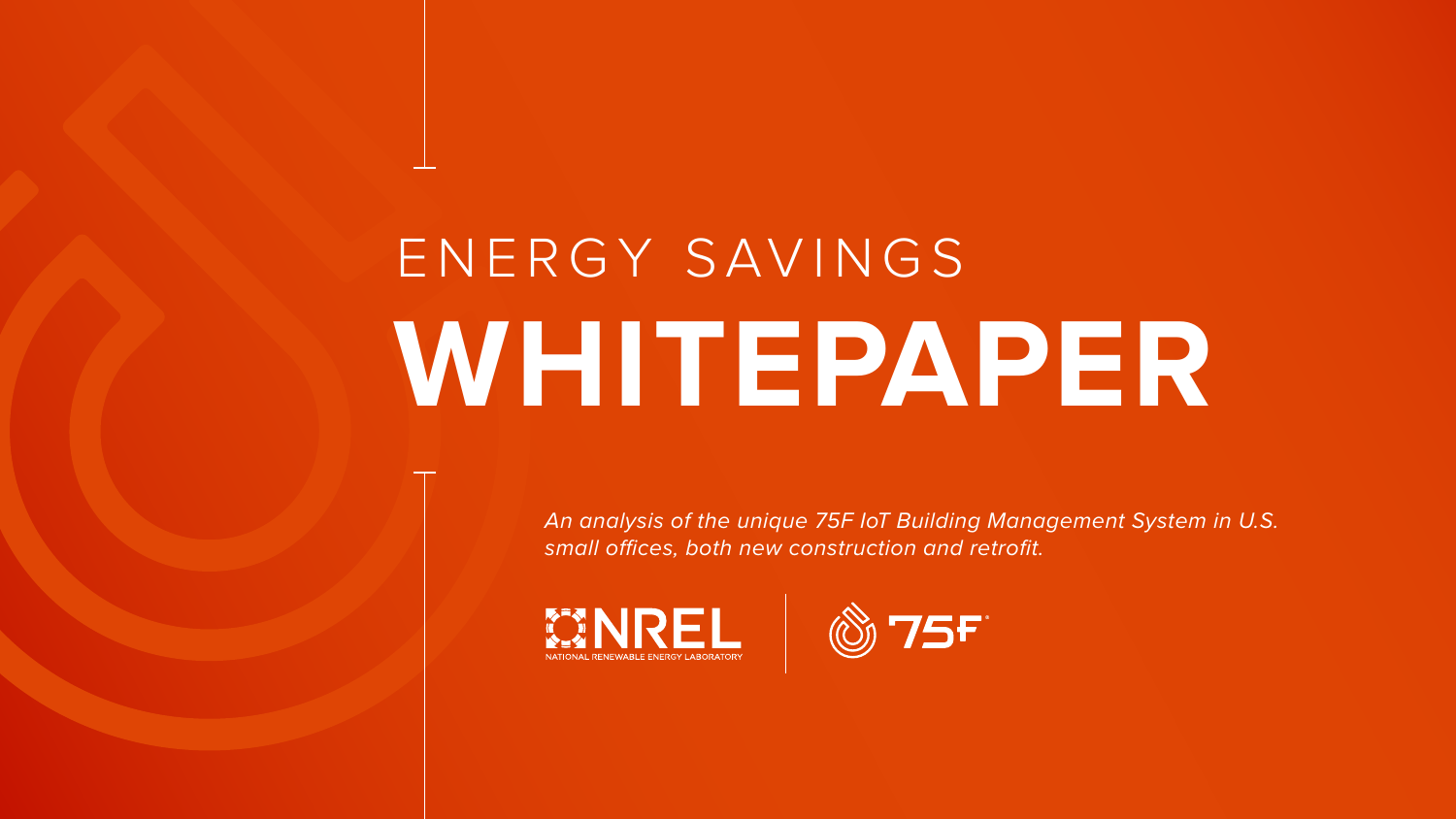P**2** |

This report comprehensively quantifies the potential energy savings of the 75F IoT Building Management System (BMS) in U.S. small offices, both retrofit and new construction. Studied 75F applications include Dynamic Airflow Balancing and Outside Air Optimization (OAO).

The National Renewable Energy Lab (NREL) cultivated the data in this report by leveraging U.S. Department of Energy (DOE) building benchmarks and characteristics across multiple cities, annualized to capture total building energy savings as well as heating, ventilating, and air conditioning (HVAC) electricity and natural gas energy use intensity (EUI) reductions.

- ⊲ **Total building** energy savings of up to **23%** in retrofit small offices
- ▶ Total building energy savings of up to 26% for new construction small offices
- ► Energy savings potential is **even across the U.S.**, with the **central and southwestern** portions of the country seeing the highest savings

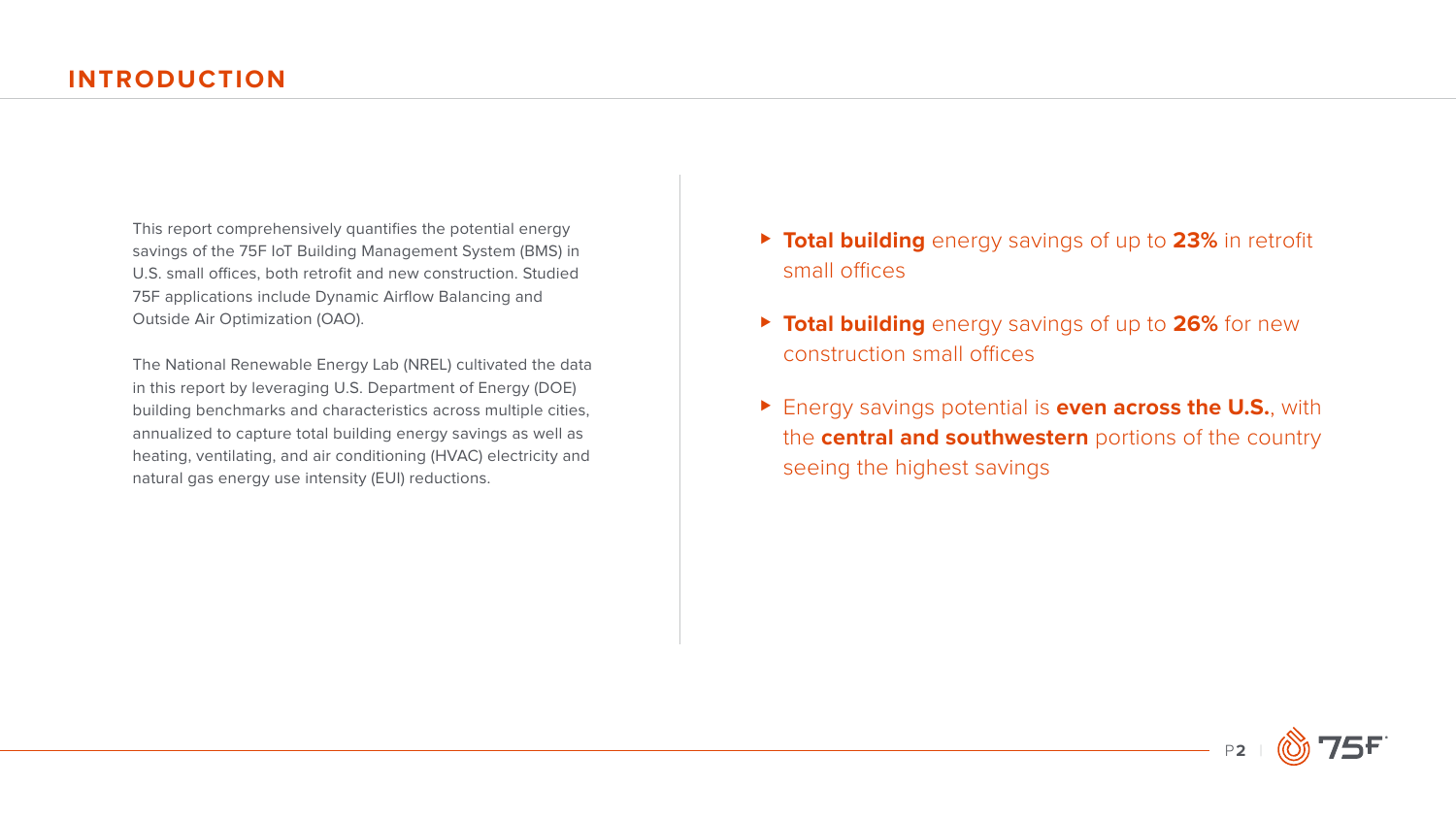

*The U.S. Department of Energy (DOE) is responsible for conducting research about commercial building systems and energy efficiency in coordination with national laboratories, private industry, and universities, with a stated goal of developing more energy efficient buildings and eventually reaching zero energy buildings. This research relies heavily on standardized benchmarks developed and shared by Lawrence Berkeley National Laboratory (LBNL), Pacific Northwest National Laboratory (PNNL), and the National Renewable Energy Laboratory (NREL), the nation's primary laboratory for renewable energy and energy efficiency research and development.* 

### CLIMATE ZONES

The offices analyzed in this report are in 16 cities representing all U.S. climate zones: Honolulu, HI; Tampa, FL; Tucson, AZ; Atlanta, GA; El Paso, TX; San Diego, CA; New York, NY; Albuquerque, NM; Seattle, WA; Buffalo, NY; Denver, CO; Port Angeles, WA; Rochester, MN; Great Falls, MT; International Falls, MN; and Fairbanks, AK. Efficiencies are based on the American Society of Heating, Refrigerating and Air Conditioning Engineers (ASHRAE) Standard 90.1-2016 for new construction buildings, and Standard 90.1-2004 for retrofit buildings. All buildings have varying schedules, occupancy, component efficiency, locations and orientation, lighting loads, plug loads, HVAC sequences and varying ventilation requirements based on zone use.

## SMALL OFFICES

Small office building energy consumption is based on a one-story building with 5,500 square feet, an air-source heat pump for cooling and an air-source heat pump with gas furnace as backup for heating. Distribution and terminal units include single-zone, constant air volume air distribution, with one unit per occupied thermal zone.

RESULTS | **Small Office[s, Retrofit](#page-5-0)**

RESULTS | **Small Offices, New Construction**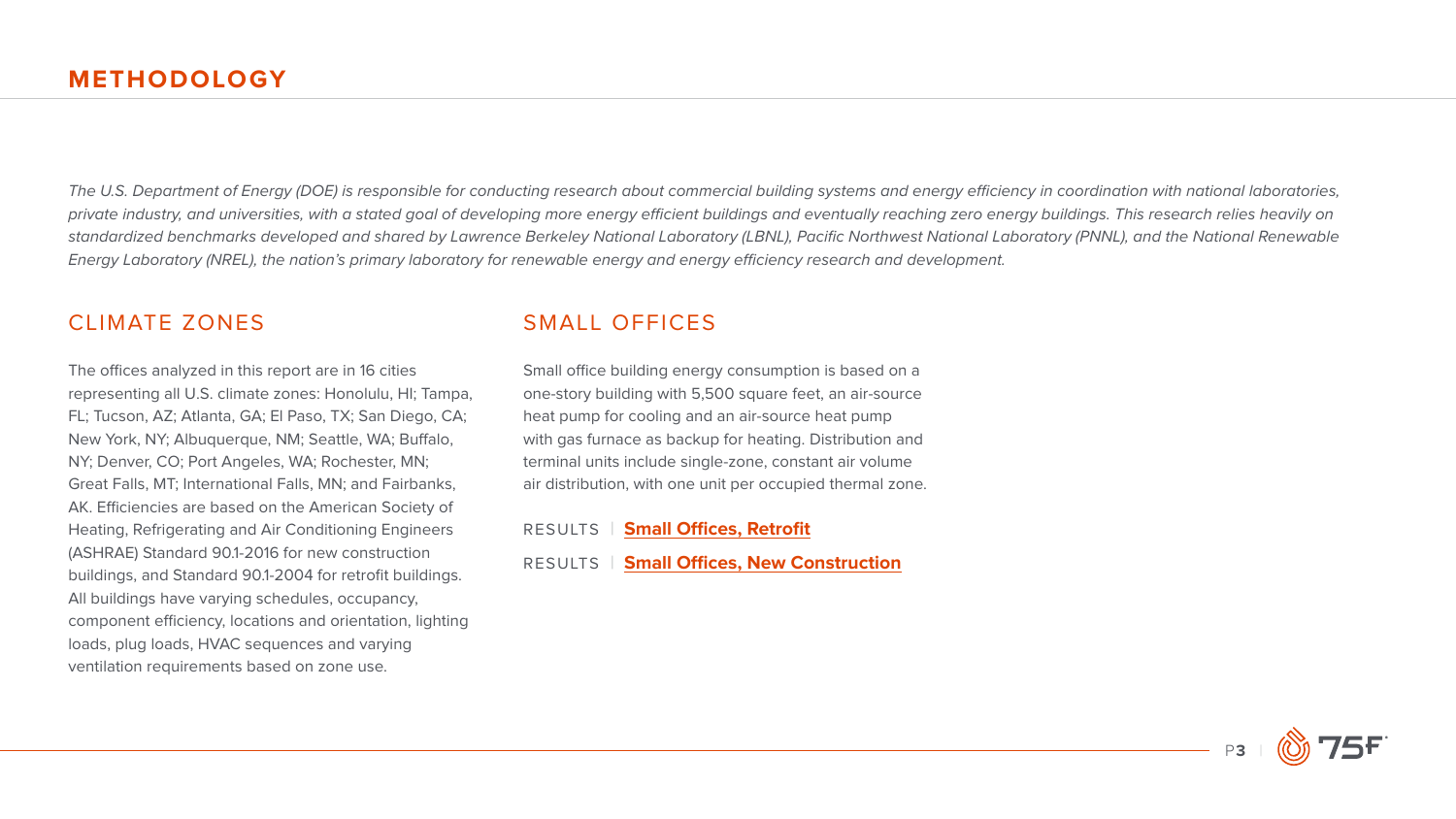# 75F<sup>®</sup> Dynamic Airflow Balancing<sup>™</sup>

75F® Dynamic Airflow Balancing™ is a proactive zone control system that remotely monitors and controls conditions in individual spaces for superior comfort and efficiency. Predictive machine learning algorithms optimize heating and cooling capacity by redirecting conditioned air to the spaces that need it most, a strategy that multiple third-party, independent tests like the NREL study prove can lower utility cost significantly. Beyond efficiency, the Dynamic Airflow Balancing design is fine grained, so every space gets its own individual temperature control. With these tools,

building engineers who implement 75F's Dynamic Airflow Balancing technology can expect vastly improved energy efficiency, occupant comfort, and productivity. These advantages are accessible to a wide variety of commercial buildings thanks to a full-stack solution that works out of the box, scalability across a range of central plant equipment and site footprins, and intuitive and user-friendly tuners like zone prioritization for hassle-free operation. 75F Dynamic Airflow Balancing is ideally suited for multizone airhandling units and packaged rooftop units where zone reheat is not available.

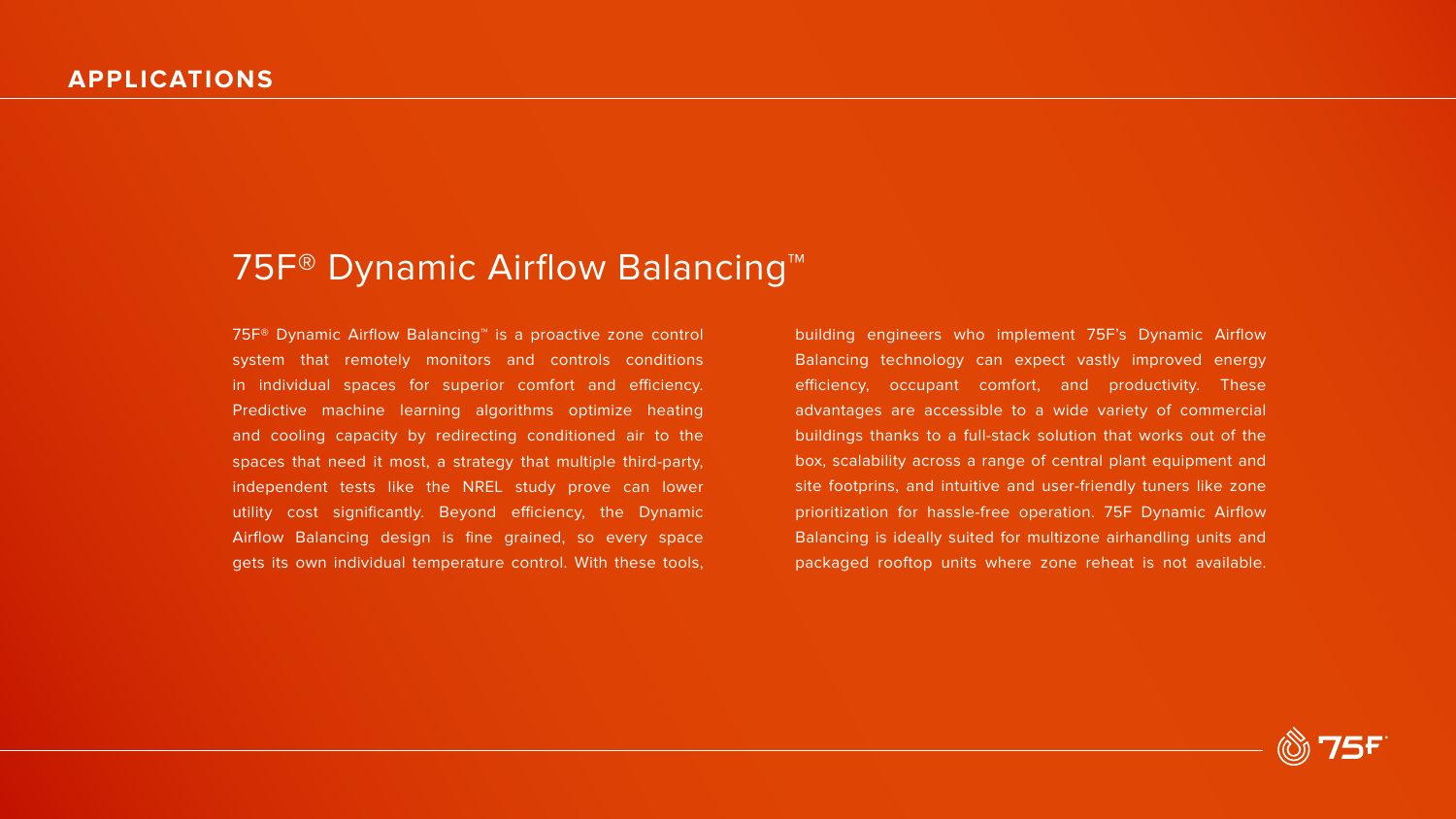75F® Outside Air Optimization™ (OAO) is an application that combines hardware, software, and real-time weather data providing advanced sequences of operation from rooftop economizers to built-up air handlers in a wide range of commercial buildings. While OAO's three primary benefits are improved efficiency, comfort and indoor air quality, this report will focus on OAO's efficiency potential. NREL's study includes three OAO control strategies: OAO, OAO Interval Modulation (IM), and OAO Smart Demand Control Ventilation (DCV). This report focuses exclusively on OAO data, though specific control strategy descriptions are available for all three.

- ► OAO reduces required ventilation of outdoor air leveraging additional sensors and optimized setpoints, and provides comparative enthalpy free cooling.
- ► OAO IM cycles the fan to maintain minimum outdoor air ventilation. Applied in any building with constant-speed fans in the HVAC equipment that provides ventilation to occupants.
- ► OAO Smart DCV uses CO2 sensors to detect occupancy and adjusts ventilation by room in VAV systems. Applied in buildings with central HVAC systems serving multiple zones leveraging traditional VAV terminal units.



# 75F<sup>®</sup> Outside Air Optimization<sup>™</sup>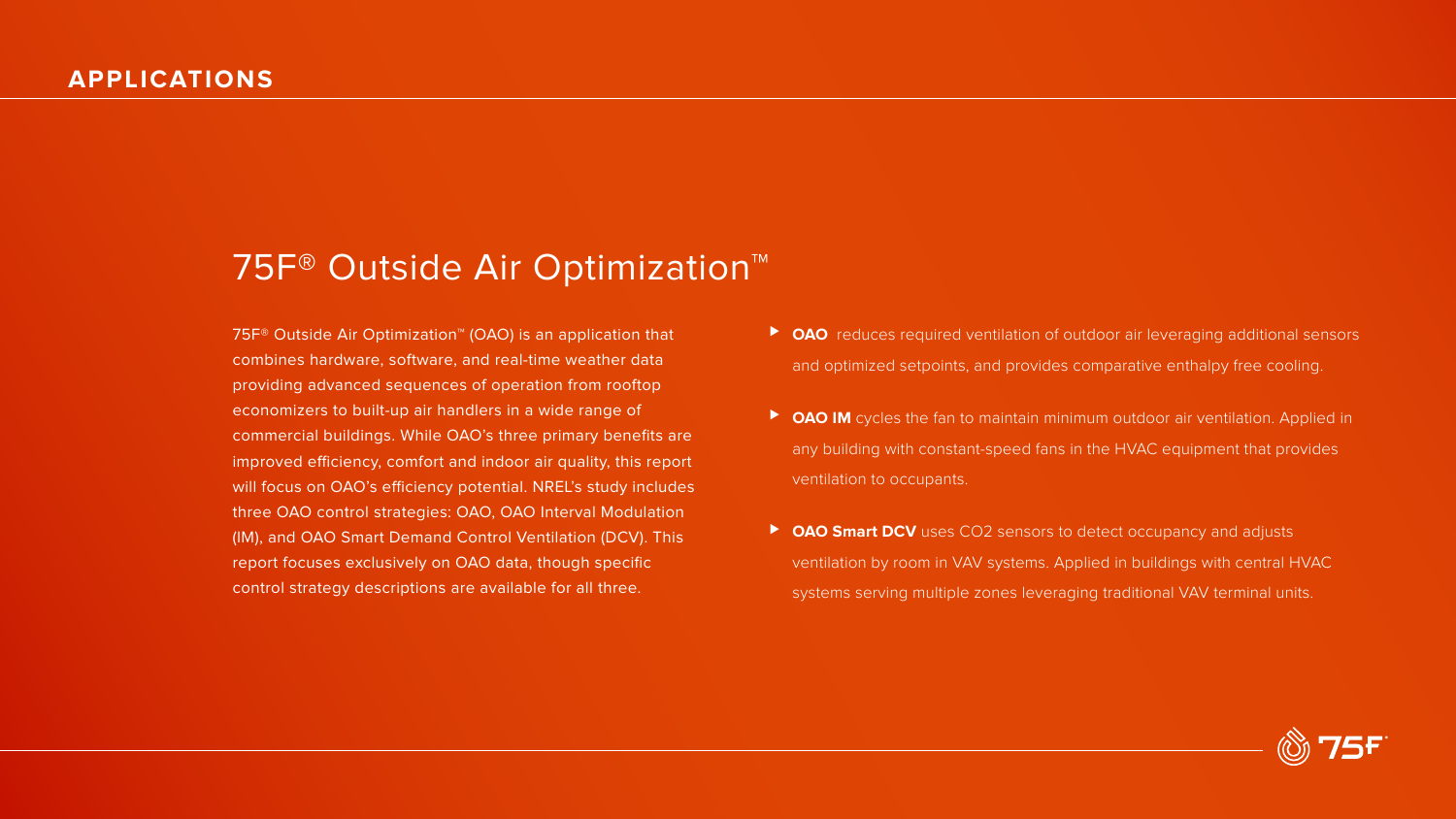

<span id="page-5-0"></span>**RESULTS** | SMALL OFFICES, RETROFIT





\*In this application, natural gas EUI increases due to cost efficiency over electricity.

◆ Methodology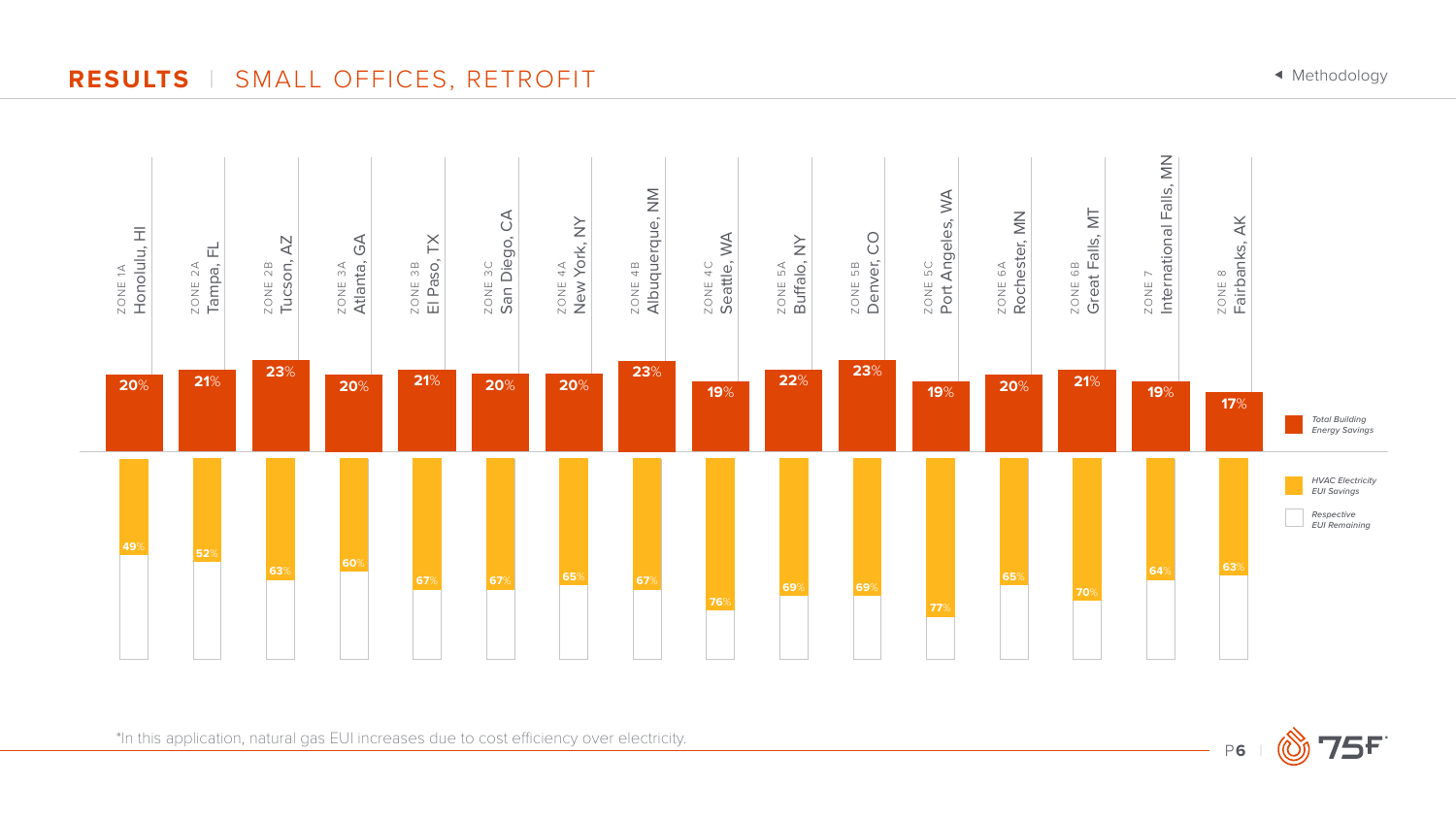# **HIGHLIGHTS** | SMALL OFFICES, RETROFIT



ZONE 1A *Total Building Energy Savings*  **20.3**% ZONE 3A Atlanta, GA *Total Building* **60**% *Energy Savings*  **19.5**% *Total Building Energy Savings*  **20.6**% ZONE 3B El Paso, TX *Total Building Energy Savings* **67**% **21.0**% *Total Building*  **63**% *Energy Savings*  **22.5**% ZONE 3C San Diego, CA *Total Building Energy Savings* **67**% **19.6**% ZONE 4A New York, NY *Total Building*  **65**% *Energy Savings*  **20.1**%

◆ Methodology

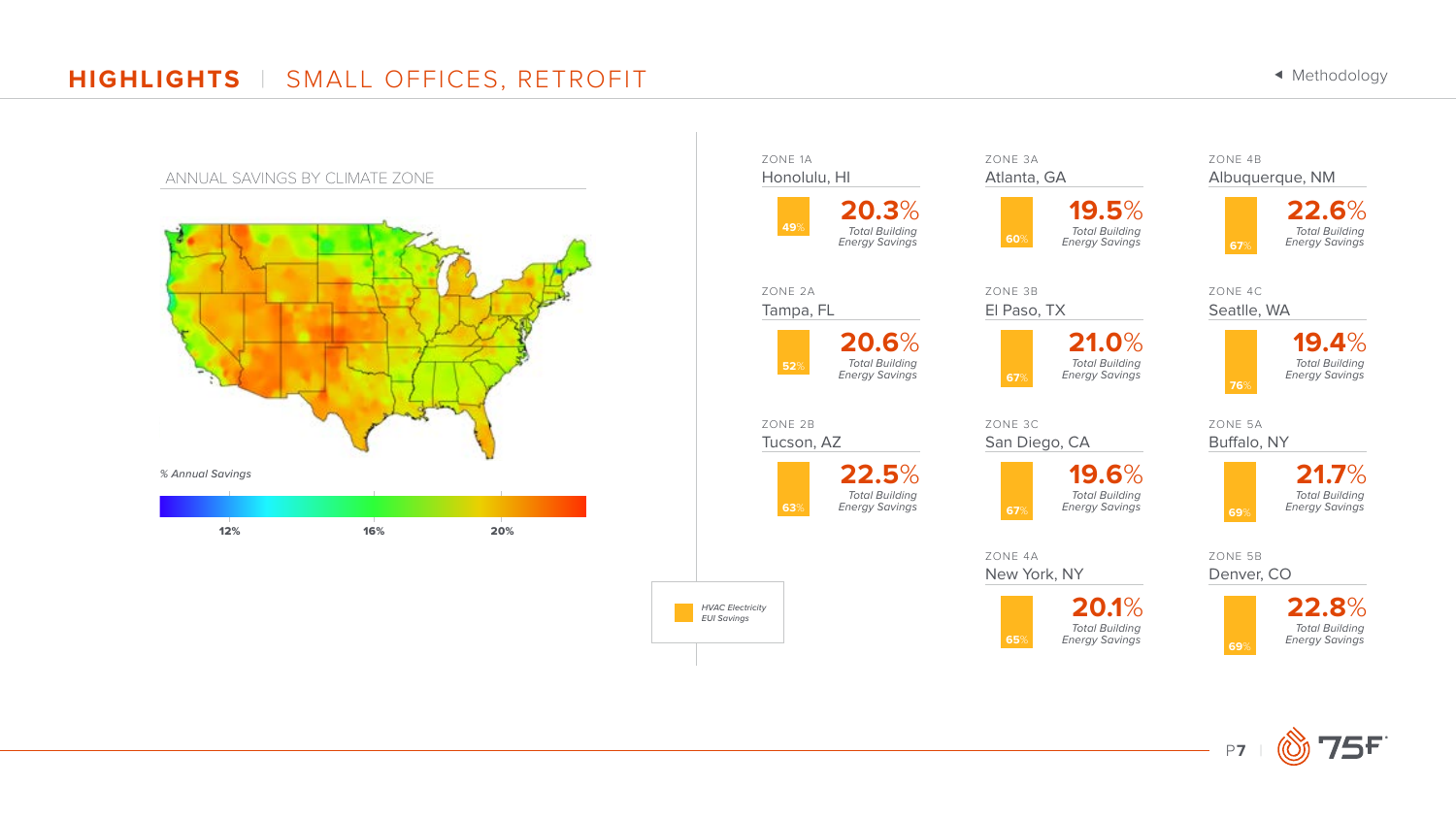

# **RESULTS** | SMALL OFFICES, NEW CONSTRUCTION





\*In this application, natural gas EUI increases due to cost efficiency over electricity.

◆ Methodology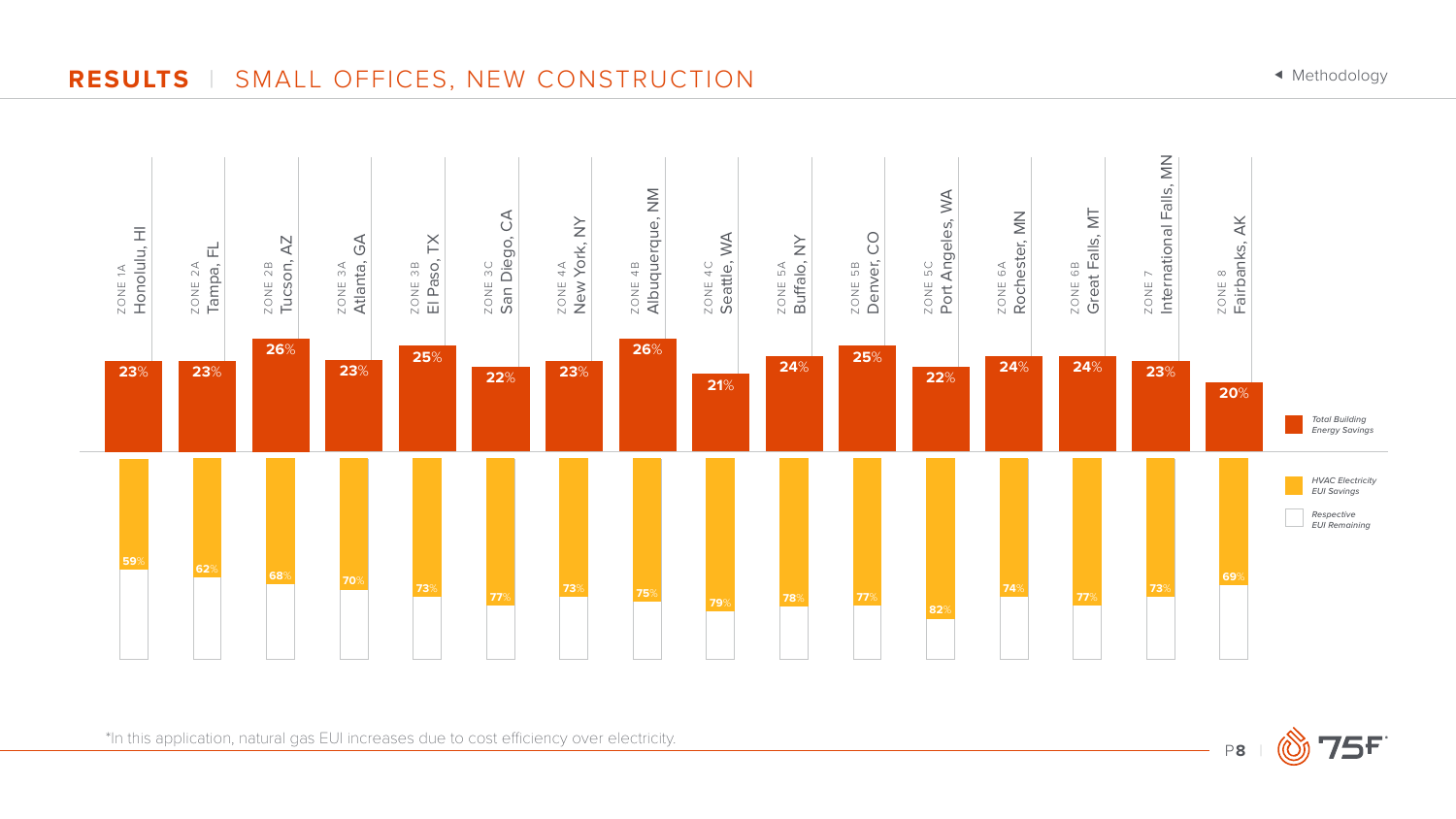

# **HIGHLIGHTS** | SMALL OFFICES, NEW CONSTRUCTION

### ZONE 4B Albuquerque, NM



**75**%

ZONE 4C Seatlle, WA



**79**%



◆ Methodology

ZONE 5A Buffalo, NY



ZONE 5B Denver, CO